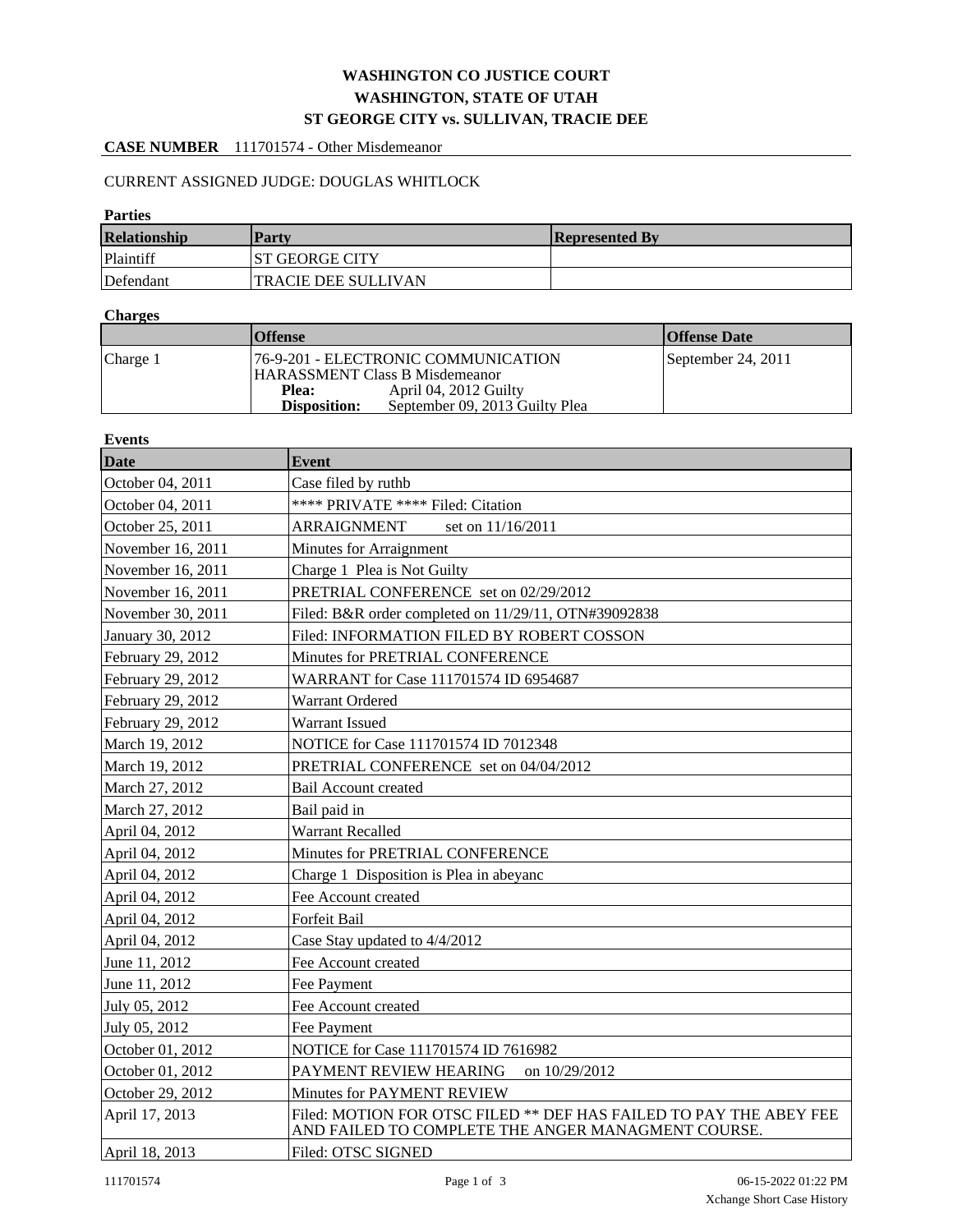| April 18, 2013     | ORDER TO SHOW CAUSE set on 09/09/2013                                                                              |
|--------------------|--------------------------------------------------------------------------------------------------------------------|
| September 09, 2013 | Minutes for ORDER TO SHOW CAUSE                                                                                    |
| September 09, 2013 | Charge 1 Disposition is Guilty Plea                                                                                |
| September 09, 2013 | Case Stay ends on 9/9/2013                                                                                         |
| September 09, 2013 | Fine Account created                                                                                               |
| September 09, 2013 | Fee Credit given                                                                                                   |
| September 09, 2013 | <b>Fine Payment</b>                                                                                                |
| September 09, 2013 | <b>Account Transfer</b>                                                                                            |
| April 11, 2014     | PLEA ABEY. MISDMNR Account Adjustment                                                                              |
| April 30, 2014     | Filed: ALT TRACKING: ISAT DV ASSESSMENT: 4 ANGER MANAGEMENT<br><b>SESSIONS</b>                                     |
| August 14, 2014    | <b>ORDER TO SHOW CAUSE</b> set on 12/08/2014                                                                       |
| August 18, 2014    | Filed: ALT TRACKING: Order to Show Cause *** DEF HAS FAILED TO PROVIDE<br>PROOF OF ANGER MANAGEMENT COMPLETION *** |
| December 08, 2014  | Minutes for ORDER TO SHOW CAUSE                                                                                    |
| December 08, 2014  | Filed: ALT TRACKING: ISAT ANGER MANAGEMENT COMPLETION                                                              |
| December 08, 2014  | NOTICE for Case 111701574 ID 9991199                                                                               |
| December 08, 2014  | Filed: LETTER FROM DEF RE: MISSED OTSC AND REQUEST TO RECALL<br><b>WARRANT</b>                                     |
| December 08, 2014  | <b>ORDER TO SHOW CAUSE Modified</b>                                                                                |
| December 08, 2014  | ORDER TO SHOW CAUSE set on 12/08/2014                                                                              |
| December 08, 2014  | WARRANT for Case 111701574 ID 9991214                                                                              |
| December 08, 2014  | <b>Warrant Ordered</b>                                                                                             |
| December 08, 2014  | Warrant Issued                                                                                                     |
| December 08, 2014  | OTSC/WARRANT HEARING set on 12/22/2014                                                                             |
| December 08, 2014  | NOTICE for Case 111701574 ID 9991282                                                                               |
| December 10, 2014  | Warrant Recalled                                                                                                   |
| December 22, 2014  | Minutes for ORDER TO SHOW CAUSE                                                                                    |
| December 22, 2014  | Case Closed                                                                                                        |
| December 22, 2014  | Filed: ALT TRACKING: ISAT DV TREATMENT COMPLETION                                                                  |

## **Account Summary**

| Account                                   | <b>Details</b>        |                            |                 |             |
|-------------------------------------------|-----------------------|----------------------------|-----------------|-------------|
| <b>BAIL/CASH BOND DETAIL - TYPE: BAIL</b> | Posted by:            | <b>TRACIE DEE SULLIVAN</b> |                 |             |
|                                           | Posted:               | \$<br>62.00                |                 |             |
|                                           | Forfeited:            | \$<br>62.00                |                 |             |
|                                           | Refunded:             | \$<br>0.00                 |                 |             |
|                                           |                       |                            | <b>Balance:</b> | $*$ \$ 0.00 |
| REVENUE DETAIL - TYPE: PLEA ABEY.         | <b>Amount Due:</b>    | \$<br>431.00               |                 |             |
| <b>MISDMNR</b>                            | <b>Amount Paid:</b>   | \$<br>0.00                 |                 |             |
|                                           | <b>Amount Credit:</b> | \$<br>431.00               |                 |             |
|                                           |                       |                            | <b>Balance:</b> | $*$ \$ 0.00 |
| REVENUE DETAIL - TYPE: ELECTRONIC         | <b>Amount Due:</b>    | \$<br>1.65                 |                 |             |
| <b>PAYMENT</b>                            | Amount Paid:          | \$<br>1.65                 |                 |             |
|                                           | <b>Amount Credit:</b> | \$<br>0.00                 |                 |             |
|                                           |                       |                            | <b>Balance:</b> | $*$ \$ 0.00 |
| REVENUE DETAIL - TYPE: ELECTRONIC         | <b>Amount Due:</b>    | \$<br>0.94                 |                 |             |
| <b>PAYMENT</b>                            | Amount Paid:          | \$<br>0.94                 |                 |             |
|                                           | <b>Amount Credit:</b> | \$<br>0.00                 |                 |             |
|                                           |                       |                            | <b>Balance:</b> | $*$ \$ 0.00 |